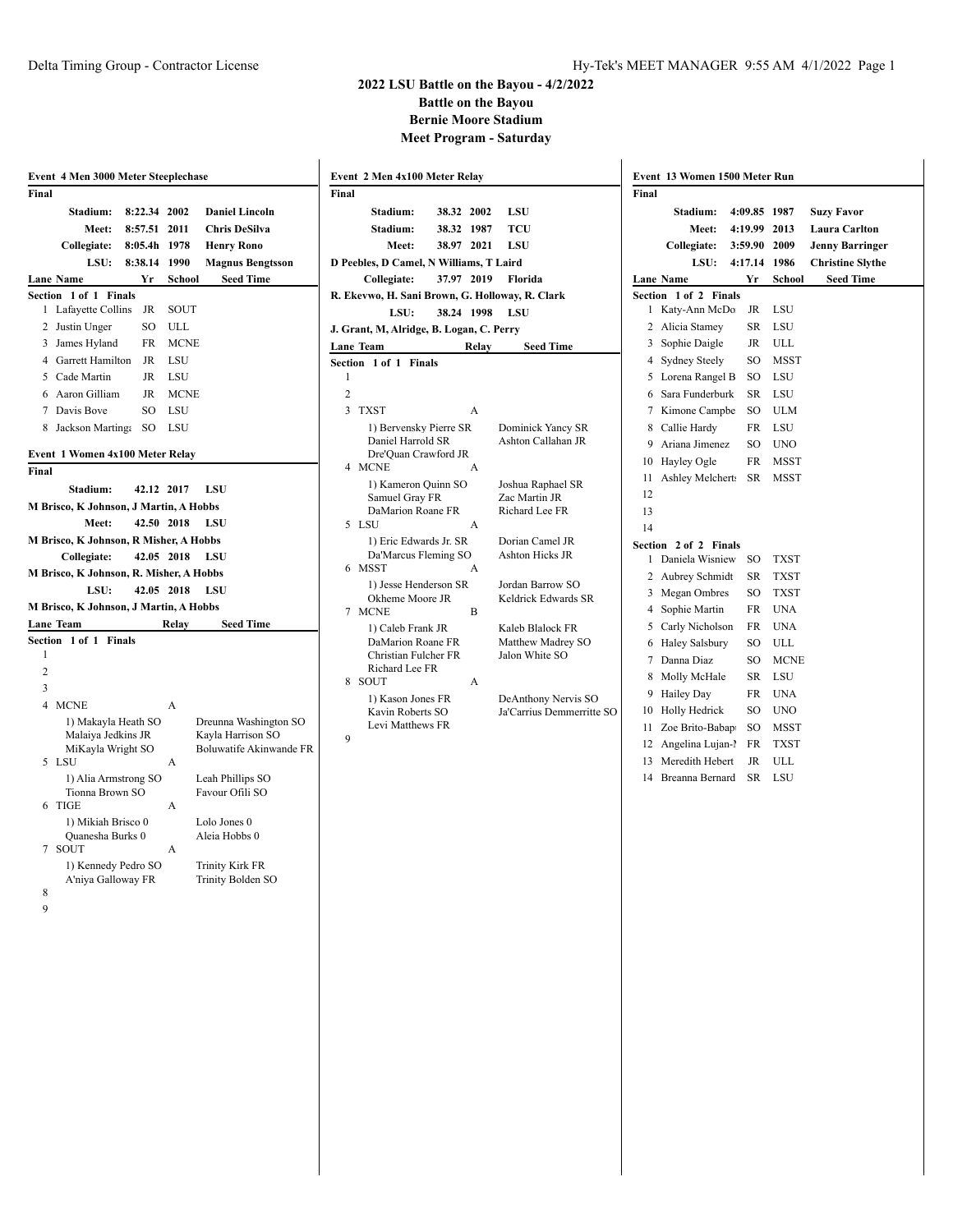| Event 14 Men 1500 Meter Run             |                          |             |                               |                                                                              |            |                          |                                      |   | Event 10 Men 400 Meter Dash        |            |                   |                       |
|-----------------------------------------|--------------------------|-------------|-------------------------------|------------------------------------------------------------------------------|------------|--------------------------|--------------------------------------|---|------------------------------------|------------|-------------------|-----------------------|
| Final                                   |                          |             |                               | <b>Event 8 Men 110 Meter Hurdles</b><br><b>Final (Sections against time)</b> |            |                          | <b>Final (Sections against time)</b> |   |                                    |            |                   |                       |
| <b>Stadium:</b>                         | 3:35.30 1981             |             | <b>Sydney Maree</b>           | Stadium:                                                                     |            | 13.36 2002               | <b>Ron Bramlett</b>                  |   | Stadium:                           |            | 44.12 1987        | <b>Butch Reynolds</b> |
| Meet:                                   | 3:45.50 2012             |             | Dan Quigley                   | Meet:                                                                        |            | 13.49 2012               | <b>Barrett Nugent</b>                |   | Meet:                              | 44.83 2011 |                   | <b>Tabarie Henry</b>  |
| Collegiate:                             | 3:34.68 2021             |             | <b>Yared Nuguse</b>           | Collegiate:                                                                  |            | 12.98 2019               | <b>Grant Holloway</b>                |   | Collegiate:                        |            | 43.61 2018        | <b>Michael Norman</b> |
| LSU:                                    | 3:38.41 1995             |             | <b>Passmore Furusa</b>        | LSU:                                                                         |            | 13.11 2021               | <b>Damion Thomas</b>                 |   | LSU:                               | 44.29      | 1999              | <b>Derrick Brew</b>   |
| <b>Lane Name</b>                        | Yr                       | School      | <b>Seed Time</b>              | <b>Lane Name</b>                                                             | Yr         | School                   | <b>Seed Time</b>                     |   | Lane Name                          | Yr         | School            | <b>Seed Time</b>      |
| Section 1 of 1 Finals                   |                          |             |                               | Section 1 of 2 Finals                                                        |            |                          |                                      |   | Section 1 of 3 Finals              |            |                   |                       |
| 1 Dan Joyce                             |                          | FR MSST     |                               | 1 Devin Bilbo                                                                | FR         | ULM                      |                                      |   | 1 Brandon Rhone                    |            | SR ULL            |                       |
| 2 Omer El-Fadl                          | FR                       | <b>MCNE</b> |                               | 2 Kai Hensley                                                                | FR         | ULL                      |                                      |   | 2 Desean Boyce                     |            | <b>UNA</b>        |                       |
| 3 Stephen Mengich                       | SO                       | <b>ULM</b>  |                               | 3 Terry Smith JR                                                             | SO         | <b>MSST</b>              |                                      |   | 3 Jalon White                      | SO         | <b>MCNE</b>       |                       |
| 4 Eric Coston                           | SR                       | LSU         |                               | 4 Tahj Whitfield                                                             | JR         | ULL                      |                                      |   | 4 Lee Eppie                        | JR         | <b>MSST</b>       |                       |
| 5 Pedro Osorio Lo <sub>1</sub>          |                          | SR TXST     |                               | 5 Jesse Henderson                                                            | SR         | MSST                     |                                      |   | 5 Sean Burrell                     | SO         | LSU               |                       |
| 6 Navasky Anderso                       | JR                       | <b>MSST</b> |                               | 6 Arthur Price                                                               |            | <b>TIGE</b>              |                                      |   | 6 Quincy Downing                   |            | <b>TIGE</b>       |                       |
| 7 Peyton Chiasson                       |                          | FR ULL      |                               | 7 Ronnie Jackson                                                             | JR         | <b>MCNE</b>              |                                      |   | 7 Dominick Yancy                   | SR         | <b>TXST</b>       |                       |
| 8 Louden Boudrea                        | FR                       | ULL         |                               | 8 Jordan Thompson                                                            | JR         | SOUT                     |                                      | 8 | Leon Clarke                        | SR         | <b>MSST</b>       |                       |
| 9 Elias Loriposia                       | JR                       | <b>MCNE</b> |                               | 9 Timothy Cola                                                               | SO         | ULL                      |                                      |   | 9 Brian West                       | JR         | <b>TXST</b>       |                       |
| 10 Slater Richardson                    | SR                       | <b>MSST</b> |                               | Section 2 of 2 Finals                                                        |            |                          |                                      |   | Section 2 of 3 Finals              |            |                   |                       |
| 11 Will Dart                            | SO                       | LSU         |                               |                                                                              |            |                          |                                      |   | 1 Juan Loredo                      | JR         | <b>ULM</b>        |                       |
| 12 Jack Wallace                         | FR                       | UNA         |                               | 2 Daniel Harrold                                                             | SR         | <b>TXST</b>              |                                      |   | 2 Antoni Hoyte-Sn                  | SO         | ULL               |                       |
| 13 Samuel Avants                        | SO                       | ULL         |                               | 3 Simon Thor                                                                 | SO         | <b>TXST</b>              |                                      |   | 3 Aaron Smith                      | SO         | LSU               |                       |
| 14 Payton Foreman                       |                          | FR MCNE     |                               | 4 Bailey Couch                                                               | FR         | ULM                      |                                      |   | 4 Eric Hawkins                     | SR         | <b>ULM</b>        |                       |
| <b>Event 7 Women 100 Meter Hurdles</b>  |                          |             |                               | 5 Zachary Sampson                                                            | SO         | ULL                      |                                      |   | 5 Dalton Dempsey                   | SR         | <b>MSST</b>       |                       |
| Final (Sections against time)           |                          |             |                               | 6 Terrell Chevalier                                                          | SR         | SOUT                     |                                      | 6 | Gabriel Moronta                    | SO         | <b>MSST</b>       |                       |
|                                         |                          |             |                               | 7 Devin Sowell                                                               | FR         | SOUT                     |                                      |   | 7 Keldrick Edward                  | SR         | <b>MSST</b>       |                       |
| Stadium:                                | 12.70 2018<br>12.70 2018 |             | <b>Devynne Charlton</b>       | 8<br>Treyvon Mays                                                            | JR         | <b>TXST</b>              |                                      |   | 8 Kason Jones                      | FR         | SOUT              |                       |
| Meet:                                   |                          |             | <b>Devynne Charlton</b>       | 9                                                                            |            |                          |                                      |   | 9 Tyrese Reid                      |            | JR MSST           |                       |
|                                         |                          |             |                               |                                                                              |            |                          |                                      |   |                                    |            |                   |                       |
| Collegiate:                             | 12.39 2013               |             | <b>Brianna Rollins-McNeal</b> |                                                                              |            |                          |                                      |   | Section 3 of 3 Finals              |            |                   |                       |
| LSU:                                    | 12.44 2021               |             | <b>Tonea Marshall</b>         | <b>Event 9 Women 400 Meter Dash</b>                                          |            |                          |                                      |   | 1 Luke Benoit                      | FR         | ULL               |                       |
| Lane Name                               | Yr                       | School      | <b>Seed Time</b>              | Final (Sections against time)                                                |            |                          |                                      |   | 2 Jessiah Contee                   | JR         | <b>UNA</b>        |                       |
| Section 1 of 2 Finals<br>Alexandra Wood | JR                       | MSST        |                               | Stadium:                                                                     |            | 49.71 2016               | <b>Courtney Okolo</b>                |   | 3 Joel Ekeanyanwu                  | FR         | LSU               |                       |
| 2 Jasmine William:                      | JR                       | <b>ULM</b>  |                               | Meet:                                                                        |            | 50.98 2017               | <b>Kendall Ellis</b>                 |   | 4 Trevion Ware                     | JR         | <b>UNA</b>        |                       |
| 3 Kennedy London                        | SO                       | ULL         |                               | Collegiate:<br>LSU:                                                          |            | 49.57 2021<br>50.60 1997 | <b>Athing Mu</b><br>LaTarsha Stroman | 5 | Joseph White                       | FR         | <b>ULM</b>        |                       |
|                                         | SO                       | LSU         |                               | <b>Lane Name</b>                                                             | Yr         | School                   | <b>Seed Time</b>                     |   | 6 Ondray Miles                     | SO         | <b>MCNE</b>       |                       |
| 4 Leah Phillips<br>5 Rosealee Cooper SO |                          | <b>MSST</b> |                               | Section 1 of 2 Finals                                                        |            |                          |                                      |   | 7 Richard Lee                      | FR         | <b>MCNE</b>       |                       |
| 6 Shayla Broughto:                      | SO                       | <b>MSST</b> |                               | 1 Shayla Felder                                                              |            | JR MSST                  |                                      |   | <b>Bryce Moore</b>                 | JR         | SOUT              |                       |
| 7 Asia Poe                              | SR                       | MSST        |                               | 2 Stella Konstantin                                                          | SO         | <b>ULM</b>               |                                      |   | 9 Terrell Chevalier                | SR         | SOUT              |                       |
| 8 Sedrickia Wynn                        |                          | SR TXST     |                               | 3 Brittney Roberso                                                           | JR         | <b>ULM</b>               |                                      |   | Event 11 Women 100 Meter Dash      |            |                   |                       |
| 9 Cathrina Morris                       |                          | JR MSST     |                               | 4 Nykah Smith                                                                | JR         | <b>MSST</b>              |                                      |   | Final (Sections against time)      |            |                   |                       |
| Section 2 of 2 Finals                   |                          |             |                               | 5 Amber Anning                                                               | SO         | LSU                      |                                      |   | Stadium:                           |            | 10.85 2017        | <b>Aleia Hobbs</b>    |
| 1 Luize Opola                           |                          | SO TXST     |                               | 6 Garriel White                                                              |            | FR LSU                   |                                      |   | <b>Meet:</b>                       |            | 10.99 2021        | Aleia Hobbs           |
| 2 Savanna Lawson                        |                          | FR ULM      |                               | 7 Fiebe Tengrooten                                                           | JR         | ULM                      |                                      |   | Collegiate:                        |            | 10.75 2019        | Sha' Carri Richardson |
| 3 Sierra Session                        | JR                       | SOUT        |                               | 8 Christine Irving                                                           | ${\sf SR}$ | <b>TXST</b>              |                                      |   | LSU:                               |            | 10.75 2019        | Sha' Carri Richardson |
| 4 Rebekka Schuber                       | SR                       | <b>ULM</b>  |                               | 9 Jada Flemming                                                              | JR         | <b>TXST</b>              |                                      |   | <b>Lane Name</b>                   | Yr         | School            | <b>Seed Time</b>      |
| 5 Reagan West                           | FR                       | <b>MCNE</b> |                               | Section 2 of 2 Finals                                                        |            |                          |                                      |   | Section 1 of 3 Finals              |            |                   |                       |
| 6 Jada Chevalier                        | FR                       | SOUT        |                               | 1 Malaysia Sinegal                                                           | JR         | SOUT                     |                                      |   | 1 Hannah Douglas                   |            | FR LSU            |                       |
| 7 Morgan Talley                         | JR                       | <b>MCNE</b> |                               | 2 Jordan Carter                                                              | SO         | <b>MCNE</b>              |                                      |   | 2 Johnneisha Geor                  | SO         | ULL               |                       |
| 8 Ivana Cecchetti                       | SO                       | ULL         |                               | 3 Breanna Clark                                                              | SO         | <b>TXST</b>              |                                      |   | 3 Ta'La Spates                     | SO         | ULL               |                       |
| 9 Karanay Alexand JR                    |                          | SOUT        |                               | 4 Kayla Harrison                                                             | SO         | <b>MCNE</b>              |                                      |   | 4 Kiana Foster                     | SO         | ULL               |                       |
|                                         |                          |             |                               | 5 Trinity Kirk                                                               | FR         | SOUT                     |                                      |   | 5 Aleia Hobbs                      |            | <b>TIGE</b>       |                       |
|                                         |                          |             |                               | 6 India Brown                                                                | JR         | ULL                      |                                      |   | 6 Favour Ofili                     | SO         | LSU               |                       |
|                                         |                          |             |                               | 7 Anijah Williams                                                            | JR         | SOUT                     |                                      |   | 7 Tionna Brown                     | SO         | LSU               |                       |
|                                         |                          |             |                               | 8 Qymeshia Mayhe<br>9 Aryn Pitre                                             | SR         | SOUT<br>FR UNO           |                                      |   | 8 Shemia Odaine<br>9 Jada McDougle |            | SO ULL<br>SO MSST |                       |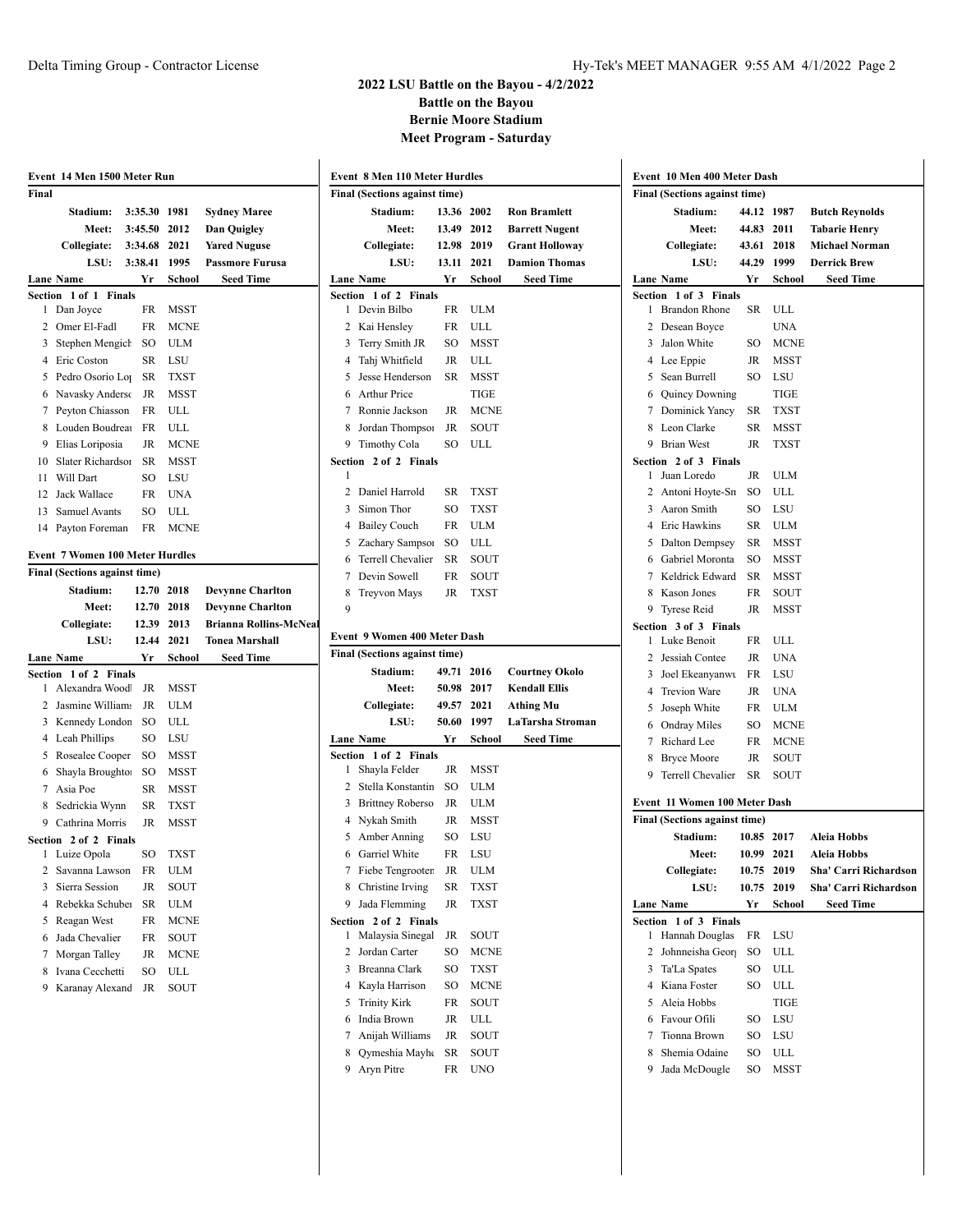$\overline{1}$ 

#### **2022 LSU Battle on the Bayou - 4/2/2022 Battle on the Bayou Bernie Moore Stadium Meet Program - Saturday**

**Section 3 of 4 Finals**

Warrick Baker SO ULL

|                | Section 2 of 3 (Event 11 Women 100 Meter Dash) |             |             |                       |
|----------------|------------------------------------------------|-------------|-------------|-----------------------|
| $\mathbf{1}$   | Anndrela Woods                                 | JR          | <b>SOUT</b> |                       |
| 2              | Makayla Heath                                  | SO          | <b>MCNE</b> |                       |
| 3              | Malaiya Jedkins                                | $_{\rm JR}$ | <b>MCNE</b> |                       |
| 4              | Kennedy London                                 | SO.         | ULL.        |                       |
| 5              | Morgan Smalls                                  | SO.         | LSU         |                       |
| 6              | Serena Bolden                                  | SO.         | LSU         |                       |
| 7              | Sedrickia Wynn                                 | SR          | <b>TXST</b> |                       |
| 8              | Kennedy Pedro                                  | SO          | SOUT        |                       |
| 9              | Boluwatife Akiny                               | FR          | <b>MCNE</b> |                       |
|                | Section 3 of 3 Finals                          |             |             |                       |
| 1              |                                                |             |             |                       |
| $\overline{c}$ |                                                |             |             |                       |
| 3              |                                                |             |             |                       |
| 4              | Yahria Bass                                    | FR          | SOUT        |                       |
| 5              | MiKayla Wright                                 | SO          | <b>MCNE</b> |                       |
| 6              | Kinnady Hawkin                                 | SO          | <b>MCNE</b> |                       |
| 7              |                                                |             |             |                       |
| 8              |                                                |             |             |                       |
| 9              |                                                |             |             |                       |
|                | Event 12 Men 100 Meter Dash                    |             |             |                       |
|                | <b>Final (Sections against time)</b>           |             |             |                       |
|                | Stadium:                                       | 9.99        | 1995        | <b>Donovan Bailev</b> |

**Meet: 10.21 2011 Prezel Hardy JR Collegiate: 9.82 2017 Christian Coleman LSU: 9.89 2008 Richard Thompson**

**Lane Name Yr School Seed Time**

 Kameron Quinn SO MCNE Jhavonte Perry JR ULM Trejun Jones SO ULL Julian Forde FR UNO 5 Da'Marcus Flemi SO LSU Dorian Camel JR LSU Zac Martin JR MCNE Bervensky Pierre SR TXST Keith Robinson JR ULM

 Jordan Barrow SO MSST James Grant SO UNO Akanni Hislop TIGE Eric Edwards Jr. SR LSU Okheme Moore JR MSST Mason Melancon JR UNO Jamhad Booth NA UNAT Jesse Henderson SR MSST Joshua Raphael SR MCNE

**Section 1 of 4 Finals**

**Section 2 of 4 Finals**

| 2              | Caemon Scott                      | FR        | ULL           |                        |
|----------------|-----------------------------------|-----------|---------------|------------------------|
| 3              | Dre'Quan Crawfo                   | JR        | <b>TXST</b>   |                        |
| $\overline{4}$ | DaMarion Roane                    | FR.       | <b>MCNE</b>   |                        |
| 5              | Charles Jackson                   | SR        | <b>USEX</b>   |                        |
| 6              | Ellis Cummings                    | SO.       | <b>UNO</b>    |                        |
| 7              | Jahnoy Thompso                    |           | <b>TIGE</b>   |                        |
| 8              | Floyd Pond                        | SO        | ULL           |                        |
| 9              | Keldrick Edward                   | <b>SR</b> | <b>MSST</b>   |                        |
| Section        | 4 of 4 Finals                     |           |               |                        |
| 1              | <b>Travis Allen</b>               |           | <b>UNA</b>    |                        |
| $\overline{2}$ | Kevon Hamilton                    | FR        | SOUT          |                        |
| 3              | Samuel Gray                       | FR        | <b>MCNE</b>   |                        |
| $\overline{4}$ | Christian Fulcher                 | FR        | <b>MCNE</b>   |                        |
| 5              | Matthew Madrey                    | SO        | <b>MCNE</b>   |                        |
| 6              | Caleb Frank                       | JR        | <b>MCNE</b>   |                        |
| 7              | Kaleb Blalock                     | FR        | <b>MCNE</b>   |                        |
|                | 8 Darshon Turk                    | SO.       | <b>ULM</b>    |                        |
|                | 9 Ashton Callahan                 | <b>JR</b> | <b>TXST</b>   |                        |
|                | Event 5 Women 800 Meter Run       |           |               |                        |
| Final          |                                   |           |               |                        |
|                | Stadium:                          | 2:00.76   | 2013          | <b>Natoya Goule</b>    |
|                | <b>Meet:</b>                      | 2:02.91   | 2012          | <b>Charlene Lipsey</b> |
|                |                                   |           |               |                        |
|                |                                   |           |               |                        |
|                | Collegiate:                       | 1:57.73   | 2021          | <b>Athing Mu</b>       |
|                | LSU:                              | 1:59.93   | 2013          | <b>Natoya Goule</b>    |
| Section        | <b>Lane Name</b><br>1 of 2 Finals | Yr        | <b>School</b> | <b>Seed Time</b>       |
| 1              | Kayla Warner                      | SO.       | <b>MCNE</b>   |                        |
| $\overline{2}$ | Emoni Coleman                     | SO        | ULL           |                        |
| 3              | Breanna Clark                     | SO        | <b>TXST</b>   |                        |
| $\overline{4}$ | Chrisann Gordon                   |           | <b>UNA</b>    |                        |
| 5              | Lee-Anne Blake                    | SO        | <b>TXST</b>   |                        |
| 6              | Hannah Carroll                    | SO        | LSU           |                        |
| 7              | Allie Louis                       | SR        | <b>UNO</b>    |                        |
| 8              | Irene Barreiro-Lo                 | FR        | <b>MCNE</b>   |                        |
| 9              | Shania Anthony                    | JR        | <b>MCNE</b>   |                        |
| Section        | 2 of 2 Finals                     |           |               |                        |
| 1              | Alexandra Johnso                  | FR.       | ULL           |                        |
| 2              | Shani Simon                       | FR        | SOUT          |                        |
| $\overline{3}$ | Priscilla Ibarra                  | SR        | <b>MCNE</b>   |                        |
| $\overline{4}$ | Ciara Gilroy                      | SO        | <b>MCNE</b>   |                        |
| 5              | Zoe Brito-Babapt                  | SO        | <b>MSST</b>   |                        |
| 6              | <b>Jantrell Drakes</b>            | SR        | UNO           |                        |
| 7              | Grace Sullivan                    | FR        | <b>MCNE</b>   |                        |
| 8<br>9         | Kelsey Cooley                     | SO        | ULL           |                        |

| Event 6 Men 800 Meter Run |                                      |           |             |                          |  |
|---------------------------|--------------------------------------|-----------|-------------|--------------------------|--|
| Final                     |                                      |           |             |                          |  |
|                           | Stadium:                             | 1:45.17   | 2002        | <b>Otukile Lekote</b>    |  |
|                           | <b>Meet:</b>                         | 1:47.02   | 2012        | Erik Sowinski            |  |
|                           | Collegiate:                          | 1:43.25   | 2018        | <b>Michael Saruni</b>    |  |
|                           | <b>LSU:</b>                          | 1:45.53   | 1987        | <b>Robin Van Helden</b>  |  |
|                           | Lane Name                            | Yr Y      | School      | <b>Seed Time</b>         |  |
| <b>Section</b>            | 1 of 2 Finals                        |           |             |                          |  |
| 1                         | Nicholas Scott                       | <b>SR</b> | SOUT        |                          |  |
| $\overline{2}$            | <b>Dyllon Nimmers</b>                | <b>FR</b> | LSU         |                          |  |
| 3                         | AJ Tyler                             | SO.       | <b>TXST</b> |                          |  |
| 4                         | Navasky Anderso                      | JR        | <b>MSST</b> |                          |  |
| 5                         | Stephen Mengich                      | SO.       | <b>ULM</b>  |                          |  |
| 6                         | Eric Coston                          | SR        | LSU         |                          |  |
| $\tau$                    | Dan Joyce                            | FR        | <b>MSST</b> |                          |  |
|                           | 8 Thomas Daigle                      | JR        | LSU         |                          |  |
| 9                         | Micha Reed                           | SO        | <b>ULL</b>  |                          |  |
| 10                        |                                      |           |             |                          |  |
|                           | Section 2 of 2 Finals                |           |             |                          |  |
| 1                         | Caedmon Kyles                        | SO.       | ULL         |                          |  |
| 2                         | Solomon Brent                        | JR        | ULL         |                          |  |
| 3                         | Jacob Meek                           | SO.       | <b>ULL</b>  |                          |  |
| 4                         | Baptiste Depril-I                    | <b>SR</b> | <b>ULL</b>  |                          |  |
| 5                         | Adam Wise                            | <b>JR</b> | LSU         |                          |  |
| 6                         | Rushane Miller                       | SO        | SOUT        |                          |  |
| 7                         | Jimmy Harris                         | FR        | <b>ULL</b>  |                          |  |
| 8                         | Rashid Reese                         | <b>SR</b> | <b>ULL</b>  |                          |  |
| 9                         | Stephen Schlottn                     | JR        | <b>LSU</b>  |                          |  |
| 10                        | <b>Trevion Ware</b>                  | <b>JR</b> | <b>UNA</b>  |                          |  |
|                           | Event 15 Women 400 Meter Hurdles     |           |             |                          |  |
|                           | <b>Final (Sections against time)</b> |           |             |                          |  |
|                           | Stadium:                             | 54.70     | 2016        | <b>Ashley Spencer</b>    |  |
|                           | Meet:                                | 55.38     | 2017        | <b>Amalie Iuel</b>       |  |
|                           | Collegiate:                          | 52.75     | 2018        | <b>Sydney McLaughlin</b> |  |
|                           | LSU:                                 | 53.97     | 2007        | Nickiesha Wilson         |  |
|                           | Lane Name                            | Yr        | School      | <b>Seed Time</b>         |  |
|                           | Section 1 of 1 Finals                |           |             |                          |  |
| 1<br>$\overline{2}$       |                                      |           |             |                          |  |
| 3                         |                                      |           |             |                          |  |
|                           | Danielle Brissett                    | <b>FR</b> | MSST        |                          |  |
| $\overline{4}$            | Amanda Radava                        | <b>FR</b> | <b>ULM</b>  |                          |  |
| 5                         | Jasmine William                      | <b>JR</b> | <b>ULM</b>  |                          |  |
| 6                         | Cathrina Morris                      | <b>JR</b> | <b>MSST</b> |                          |  |
| 7                         | Sierra Session                       | JR        | SOUT        |                          |  |
| 8                         |                                      |           |             |                          |  |
| 9                         |                                      |           |             |                          |  |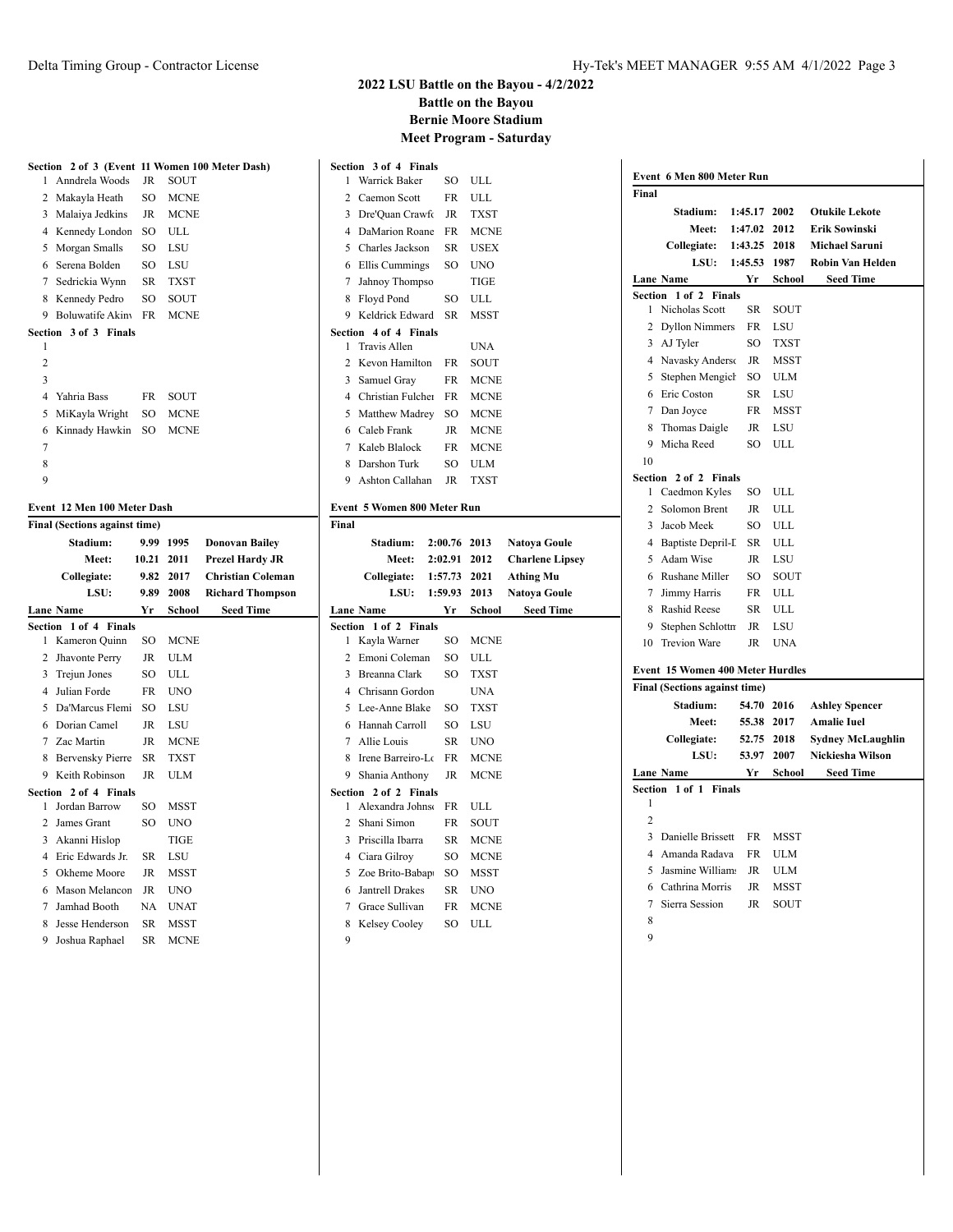| Event 16 Men 400 Meter Hurdles |                                        |               |             |                       |  |
|--------------------------------|----------------------------------------|---------------|-------------|-----------------------|--|
|                                | <b>Final (Sections against time)</b>   |               |             |                       |  |
|                                | Stadium:                               | 48.16         | 2002        | <b>Rickey Harris</b>  |  |
|                                | Meet:                                  |               | 49.85 2012  | <b>Jamele Mason</b>   |  |
|                                | Collegiate:                            |               | 47.02 2018  | Rai Benjamin          |  |
|                                | LSU:                                   | 47.67         | 2005        | <b>Bennie Brazell</b> |  |
|                                | Lane Name                              | Yr            | School      | <b>Seed Time</b>      |  |
|                                | Section 1 of 2 Finals                  |               |             |                       |  |
|                                | 1 Coy Sauceman                         | FR            | <b>UNO</b>  |                       |  |
|                                | 2 Zachary Sampson                      | SO            | ULL         |                       |  |
|                                | 3 Brandon Lewis                        | SO            | <b>ULM</b>  |                       |  |
|                                | 4 Javed Jones                          | SO.           | ULL         |                       |  |
|                                | 5 David Adams                          |               | UNA         |                       |  |
|                                | 6 Nathan Fergusso                      | JR            | ULL         |                       |  |
|                                | 7 Jordan Thompson                      | JR            | SOUT        |                       |  |
|                                | 8 Gabriel Moronta                      | <sub>SO</sub> | MSST        |                       |  |
|                                | 9 Samuel Smith                         | SO.           | <b>MSST</b> |                       |  |
| 1                              | Section 2 of 2 Finals                  |               |             |                       |  |
| 2                              |                                        |               |             |                       |  |
| 3                              |                                        |               |             |                       |  |
| $\overline{4}$                 | Ta'Cardrick Alex                       | FR            | SOUT        |                       |  |
| 5                              | Rodney Tookes                          | JR            | <b>MCNE</b> |                       |  |
| 6                              | Ronnie Jackson                         | JR            | <b>MCNE</b> |                       |  |
| 7                              |                                        |               |             |                       |  |
| 8                              |                                        |               |             |                       |  |
| 9                              |                                        |               |             |                       |  |
|                                |                                        |               |             |                       |  |
|                                |                                        |               |             |                       |  |
|                                | Event 17 Women 200 Meter Dash          |               |             |                       |  |
|                                | <b>Final (Sections against time)</b>   |               |             |                       |  |
|                                | Stadium:                               | 22.47         | 2004        | <b>Muna Lee</b>       |  |
|                                | Meet:                                  | 22.69 2021    |             | <b>Favour Ofili</b>   |  |
|                                | Collegiate:                            |               | 22.02 2017  | <b>Kyra Jefferson</b> |  |
|                                | LSU:                                   | 22.04 1989    |             | <b>Dawn Sowell</b>    |  |
|                                | Lane Name                              | Yr            | School      | Seed Time             |  |
|                                | Section 1 of 3 Finals                  |               |             |                       |  |
| 1                              | Rosealee Cooper                        | SO            | MSST        |                       |  |
|                                | 2 Nykah Smith                          | JR            | MSST        |                       |  |
|                                | 3 Symone Mason                         | SR            | LSU         |                       |  |
|                                | 4 Tionna Brown                         | SO            | LSU         |                       |  |
|                                | 5 Mikiah Brisco                        |               | TIGE        |                       |  |
| 6                              | Amber Anning                           | SO            | LSU         |                       |  |
| 7                              | Alia Armstrong                         | SO            | LSU         |                       |  |
| 8                              | Kiana Foster                           | SO            | ULL         |                       |  |
| 9                              | Christine Irving                       | SR            | TXST        |                       |  |
| 1                              | 2 of 3 Finals                          | SO            | SOUT        |                       |  |
| Section<br>2                   | Kennedy Pedro<br><b>Trinity Bolden</b> | SO            | SOUT        |                       |  |
| 3                              | Shemia Odaine                          | SO            | ULL         |                       |  |
| 4                              | Hannah Douglas                         | FR            | LSU         |                       |  |
| 5                              | Shayla Felder                          | JR            | MSST        |                       |  |
| 6                              | Dreunna Washing                        | SO            | <b>MCNE</b> |                       |  |
| 7                              |                                        | SR            | <b>TXST</b> |                       |  |
| 8                              | Sedrickia Wynn<br>Johnneisha Geor      |               |             |                       |  |
| 9                              | Jada Flemming                          | SO<br>JR      | ULL<br>TXST |                       |  |

| 1              | Section 3 of 3 Finals                                        |           |             |                         |
|----------------|--------------------------------------------------------------|-----------|-------------|-------------------------|
| $\overline{c}$ | <b>Boluwatife Akiny</b>                                      | <b>FR</b> | <b>MCNE</b> |                         |
| 3              | Makayla Heath                                                | SO        | <b>MCNE</b> |                         |
| 4              | Lawryn Noel                                                  | SO        | ULL         |                         |
| 5              | A'niya Galloway                                              | FR        | SOUT        |                         |
| 6              | Morgan Talley                                                | JR        | <b>MCNE</b> |                         |
| 7              | Reagan West                                                  | FR        | <b>MCNE</b> |                         |
| 8              |                                                              |           |             |                         |
| 9              |                                                              |           |             |                         |
|                |                                                              |           |             |                         |
|                | Event 18 Men 200 Meter Dash<br>Final (Sections against time) |           |             |                         |
|                | Stadium:                                                     | 19.98     | 2002        | <b>Justin Gatlin</b>    |
|                | Meet:                                                        | 20.67     | 2011        | <b>Horatio Williams</b> |
|                | Collegiate:                                                  | 19.69     | 2007        | <b>Walter Dix</b>       |
|                | LSU:                                                         | 19.63     | 2006        | <b>Xavier Carter</b>    |
|                | <b>Lane Name</b>                                             | Yr        | School      | <b>Seed Time</b>        |
|                | Section 1 of 5 Finals                                        |           |             |                         |
| 1              | DaMarion Roane                                               | <b>FR</b> | <b>MCNE</b> |                         |
| $\overline{c}$ | Kashie Crockett                                              | FR        | ULL         |                         |
| 3              | <b>Ashton Hicks</b>                                          | <b>JR</b> | LSU         |                         |
| 4              | Okheme Moore                                                 | <b>JR</b> | MSST        |                         |
| 5              | Vernon Norwood                                               |           | TIGE        |                         |
| 6              | <b>Bervensky Pierre</b>                                      | SR        | <b>TXST</b> |                         |
| 7              | Da'Marcus Flemi                                              | $\rm SO$  | LSU         |                         |
| 8              | DeAnthony Nerv                                               | SO        | SOUT        |                         |
| 9              | Caemon Scott                                                 | <b>FR</b> | ULL         |                         |
|                | Section 2 of 5 Finals                                        |           |             |                         |
| 1              | Ellis Cummings                                               | SO        | UNO         |                         |
| $\overline{c}$ | Avery Veiseh                                                 | JR        | <b>TXST</b> |                         |
| 3              | Joel Ekeanyanwu                                              | FR        | LSU         |                         |
| 4              | Kameron Quinn                                                | SO        | <b>MCNE</b> |                         |
| 5              | Jhavonte Perry                                               | JR        | <b>ULM</b>  |                         |
| 6              | Jamhad Booth                                                 | NA        | UNAT        |                         |
| 7              | Matthew Madrey                                               | SO        | <b>MCNE</b> |                         |
| 8              | Trejun Jones                                                 | SO        | ULL         |                         |
| 9              | Keldrick Edward                                              | SR        | <b>MSST</b> |                         |
| Section        | 3 of 5 Finals                                                |           |             |                         |
| 1              | <b>Terrill Banks</b>                                         | SR        | <b>MCNE</b> |                         |
| 2              | Jordan Barrow                                                | SO        | MSST        |                         |
| 3              | Mason Melancon                                               | JR        | <b>UNO</b>  |                         |
| 4              | James Grant                                                  | SO        | <b>UNO</b>  |                         |
| 5              | Tyrique Johnson                                              |           | <b>UNA</b>  |                         |
| 6              | <b>Yves Cherubin</b>                                         | <b>SR</b> | ULL         |                         |
| 7              | Keith Robinson                                               | JR        | <b>ULM</b>  |                         |
| 8              | Dre'Quan Crawfo                                              | <b>JR</b> | <b>TXST</b> |                         |
| 9              | Warrick Baker                                                | <b>SO</b> | <b>ULL</b>  |                         |

|                | Section 4 of 5<br>Finals      |              |             |                        |
|----------------|-------------------------------|--------------|-------------|------------------------|
| 1              |                               |              |             |                        |
| $\mathfrak{D}$ | Christian Fulcher             | FR           | <b>MCNE</b> |                        |
| 3              | Kaleb Blalock                 | FR           | <b>MCNE</b> |                        |
| 4              | Rodney Tookes                 | JR           | <b>MCNE</b> |                        |
| 5              | Floyd Pond                    | SO.          | <b>ULL</b>  |                        |
| 6              | Sema'J Daniels                | SO           | <b>MSST</b> |                        |
| 7              | Samuel Gray                   | FR           | <b>MCNE</b> |                        |
| 8              | Caleb Frank                   | JR           | <b>MCNE</b> |                        |
| 9              | Devin Bilbo                   | FR           | <b>ULM</b>  |                        |
|                | Section 5 of 5 Finals         |              |             |                        |
| 1              |                               |              |             |                        |
| $\overline{c}$ |                               |              |             |                        |
| 3              | Daniel Harrold                | <b>SR</b>    | TXST        |                        |
| $\overline{4}$ | Travis Allen                  |              | <b>UNA</b>  |                        |
| 5              | Jessiah Contee                | <b>JR</b>    | <b>UNA</b>  |                        |
| 6              | Ja'Carrius Demm               | SO.          | <b>SOUT</b> |                        |
| 7              |                               |              |             |                        |
| 8              |                               |              |             |                        |
| 9              |                               |              |             |                        |
|                | Event 19 Women 3000 Meter Run |              |             |                        |
|                |                               |              |             |                        |
| Final          |                               |              |             |                        |
|                | Stadium:                      | 8:53.07      | 1988        | Vicki Huber            |
|                | <b>Meet:</b>                  | 9:43.60      | 2014        | <b>Michelle Thomas</b> |
|                | Collegiate:                   | 8:47.35 1988 |             | Vicki Huber            |
|                | LSU:                          | 9:47.53      | 2021        | <b>Shelby Spoor</b>    |
|                | <b>Lane Name</b>              | Yr           | School      | <b>Seed Time</b>       |
| Section        | $1$ of $1$<br><b>Finals</b>   |              |             |                        |
| 1              | Allie Louis                   | SR           | <b>UNO</b>  |                        |
| $\overline{c}$ | <b>Haley Salsbury</b>         | SO           | ULL         |                        |
| 3              | Jade Talazac                  | SR           | UNO         |                        |
| $\overline{4}$ | Michelle Folk                 | <b>JR</b>    | <b>UNO</b>  |                        |
| 5              | Eliana Battle                 | SO           | <b>ULM</b>  |                        |
| 6              | Gwyneth Hughes                | FR           | LSU         |                        |
| $\tau$         | Meredith Hebert               | JR           | <b>ULL</b>  |                        |
| 8              | Sohalia Schoen                | FR           | ULM         |                        |
| 9              | Ansley Long                   | FR           | <b>ULM</b>  |                        |
| 10             | Rosalie Michot                | JR           | ULL         |                        |
| 11             | Emily Allen                   | FR           | <b>ULM</b>  |                        |
| 12             | Oxano Bonjorn-C               | FR           | <b>UNO</b>  |                        |
| 13             | Abbey Marie Rat               | NA           | <b>UNAT</b> |                        |
| 14             | Ariana Jimenez                | SO.          | <b>UNO</b>  |                        |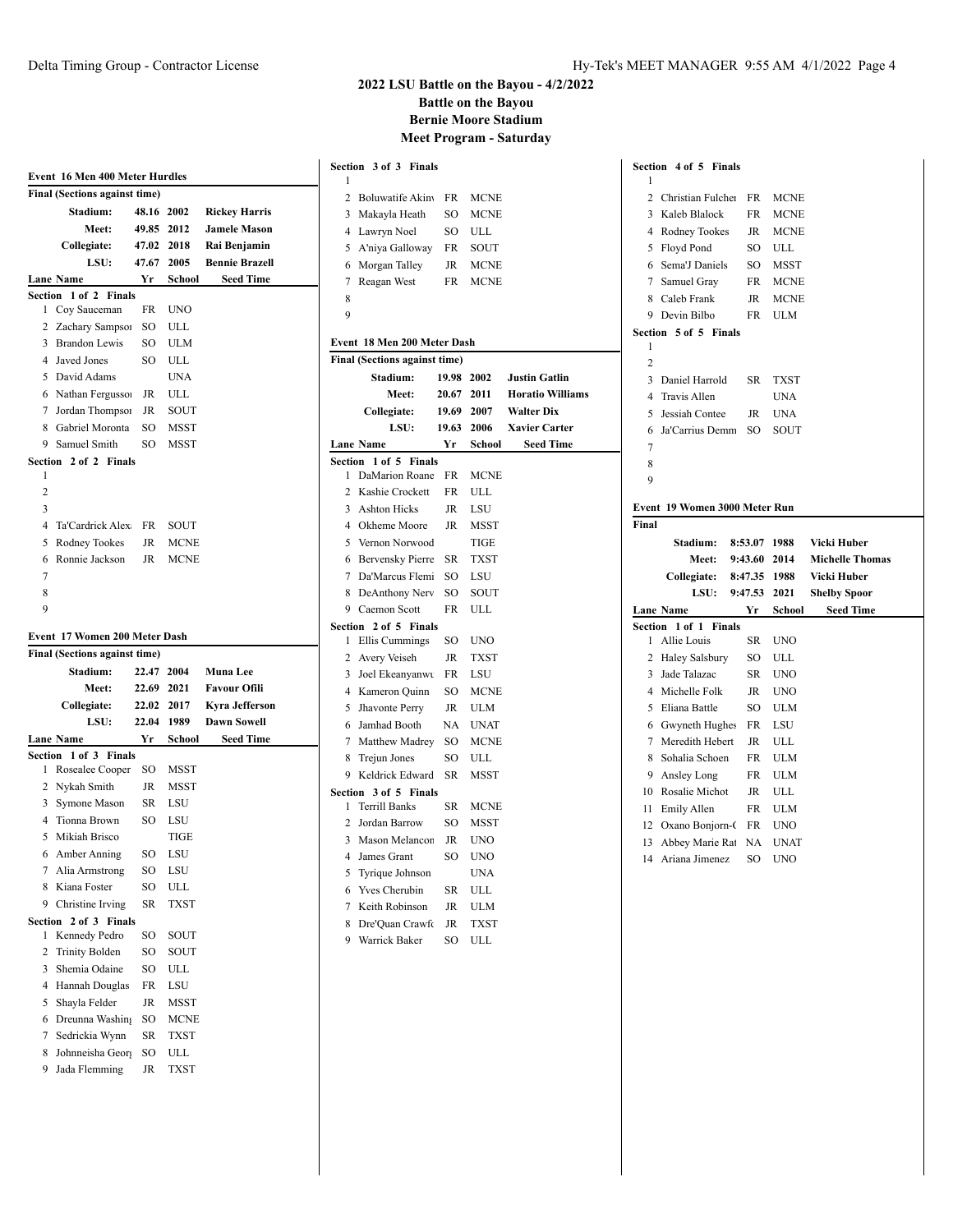|                | Event 20 Men 3000 Meter Run              |         |             |                                             |  |
|----------------|------------------------------------------|---------|-------------|---------------------------------------------|--|
| Final          |                                          |         |             |                                             |  |
|                | Stadium:                                 | 8:17.95 | 2014        | <b>Damian Roszko</b>                        |  |
|                | Meet:                                    | 8:17.95 | 2014        | <b>Damian Roszko</b>                        |  |
|                | Collegiate:                              | 7:37.70 | 1979        | <b>Rudy Chapa</b>                           |  |
|                | Lane Name                                | Yr      | School      | <b>Seed Time</b>                            |  |
| Section        | 1 of 1<br><b>Finals</b>                  |         |             |                                             |  |
| 1              | Louden Boudrea                           | FR      | ULL         |                                             |  |
| 2              | Gary Sandrock                            | FR      | <b>UNO</b>  |                                             |  |
| 3              | Ryan Guenthner                           | SR      | <b>UNO</b>  |                                             |  |
| 4              | Kwanele Mtheml                           | JR      | <b>TXST</b> |                                             |  |
| 5              | Evan Pardo                               | FR      | UNA         |                                             |  |
| 6              | Rojs Puks                                | SO      | ULM         |                                             |  |
| 7              | Kristian Oatman                          | SR      | UNO         |                                             |  |
| 8              | Nicholas Mosque                          | SR      | TXST        |                                             |  |
| 9              | <b>Dylan Pitts</b>                       | SO      | TXST        |                                             |  |
| 10             | Peyton Chiasson                          | FR      | ULL         |                                             |  |
| 11             | Cameron Carpen                           | SR      | UNO         |                                             |  |
| 12             | Alex Soileau                             | SO      | <b>UNO</b>  |                                             |  |
| 13             | Antonio Blackwe                          | FR      | <b>UNO</b>  |                                             |  |
| 14             | Brayden Ortiz                            | FR      | ULM         |                                             |  |
| 15             | Alvaro Canarte                           | FR      | <b>UNO</b>  |                                             |  |
| 16             | Jacob Marcinkus                          | FR      | UNA         |                                             |  |
| 17             | Braden Scalisi                           | SO      | ULL         |                                             |  |
| 18             | Chapin Stewart                           | FR      | ULL         |                                             |  |
| 19             | Victor Parra                             | FR      | ULM         |                                             |  |
| 20             | <b>Samuel Avants</b>                     | SO      | ULL         |                                             |  |
|                |                                          |         |             |                                             |  |
|                | Event 44 Mixed 4x400 Meter Relay Mixed   |         |             |                                             |  |
|                | Lane Team                                |         | Relay       | <b>Seed Time</b>                            |  |
| Section        | $1$ of $1$<br><b>Finals</b>              |         |             |                                             |  |
| 1              |                                          |         |             |                                             |  |
| $\overline{2}$ |                                          |         |             |                                             |  |
| 3              | ULL                                      |         | A           |                                             |  |
|                | 1) Javed Jones SO                        |         |             | Nathan Fergusson JR                         |  |
|                | Ta'La Spates SO<br>Antoni Hoyte-Small SO |         |             | Emoni Coleman SO<br><b>Brandon Rhone SR</b> |  |
| 4              | LSU                                      |         | А           |                                             |  |
|                | 1) Dyllon Nimmers FR                     |         |             | Eric Coston SR                              |  |
| 5              | ULM                                      |         | А           |                                             |  |
|                | 1) Brittney Roberson JR                  |         |             | Fiebe Tengrootenhuysen JR                   |  |
|                | Juan Loredo JR                           |         |             | Joseph White FR                             |  |
| 6              | <b>MCNE</b>                              |         | А           |                                             |  |
|                | 1) Kayla Harrison SO                     |         |             | Rodney Tookes JR                            |  |
|                | Kayla Warner SO<br>Jordan Carter SO      |         |             | Ronnie Jackson JR<br>Shania Anthony JR      |  |
|                | DaMarion Roane FR                        |         |             | Zac Martin JR                               |  |
| 7              | LSU                                      |         | B           |                                             |  |
|                | 1) Thomas Daigle JR                      |         |             | Isiah Travis FR                             |  |
| 8              |                                          |         |             |                                             |  |

9

| Event 21 Women 4x400 Meter Relay                                                   | Event 22 Men 4x400 Meter Relay                                                |
|------------------------------------------------------------------------------------|-------------------------------------------------------------------------------|
| Final (Sections against time)                                                      | Final (Sections against time)                                                 |
| Stadium:<br>3:26.46 2002<br><b>South Carolina</b>                                  | Stadium:<br>3:00.38 2016<br>LSU                                               |
| 3:32.48 2011<br>Meet:<br><b>Texas A&amp;M</b>                                      | Meet:<br>3:02.21 2011<br><b>Texas A&amp;M</b>                                 |
| A Sutherland, I Mayungbe, D Flemings, A Collier                                    | J Roberts, T Henry, B Miller, D Pinder                                        |
| Collegiate: 3:22.34 2021<br>Texas A&M                                              | Collegiate: 2:59.00 2018<br>So. California                                    |
| T. Robinson-Jones, C. Young, J. Reed, A. Mu                                        | R. Morgan, R. Benjamin, Z. Shinnick, M. Norman                                |
| LSU:<br>3:24.59 2012<br><b>LSU</b>                                                 | LSU:<br>2:59.59 2005<br><b>LSU</b>                                            |
| L. McDermott, R. Alexander, C. Tate, J. Day                                        | R. Darder, K. Willie, B. Brazell, X. Carter                                   |
| Lane Team<br>Relay<br><b>Seed Time</b>                                             | <b>Seed Time</b><br><b>Lane Team</b><br>Relay                                 |
| Section 1 of 1 Finals                                                              | Section 1 of 2 Finals                                                         |
| $\mathbf{1}$                                                                       | 1                                                                             |
| 2                                                                                  | 2 MCNE<br>A                                                                   |
| 3 SOUT<br>A                                                                        | 1) Ondray Miles SO<br>Terrill Banks SR                                        |
| 1) Shani Simon FR<br><b>Trinity Kirk FR</b>                                        | Richard Lee FR<br>Jalon White SO<br>Rodney Tookes JR                          |
| Anijah Williams JR<br>Qymeshia Mayhew SR<br>4 ULM<br>A                             | Ronnie Jackson JR<br>DaMarion Roane FR<br>Samuel Gray FR                      |
| 1) Brittney Roberson JR<br>Fiebe Tengrootenhuysen JR                               | 3 TXST<br>$\mathbf{A}$                                                        |
| Kimone Campbell SO<br>Amanda Radava FR                                             | 1) Taahir Kelly JR<br>Brian West JR                                           |
| 5 LSU<br>A                                                                         | Pedro Osorio Lopez SR<br>Dominick Yancy SR                                    |
| 1) Hannah Douglas FR<br>Leah Phillips SO                                           | Avery Veiseh JR<br>4 MSST<br>A                                                |
| Garriel White FR<br>Symone Mason SR                                                | 1) Leon Clarke SR<br>Keldrick Edwards SR                                      |
| 6 MSST<br>A                                                                        | Lee Eppie JR<br>Gabriel Moronta SO                                            |
| 1) Rosealee Cooper SO<br>Sydney Steely SO<br>Ashley Melcherts SR<br>Hayley Ogle FR | Sema'J Daniels SO                                                             |
| Shayla Felder JR<br>Nykah Smith JR                                                 | 5 TIGE<br>A                                                                   |
| Zoe Brito-Babapulle SO                                                             | 1) Quincy Downing 0<br>Jahnoy Thompson 0<br>Vernon Norwood 0<br>Tyler Terry 0 |
| 7 MCNE<br>А                                                                        | 6 LSU<br>A                                                                    |
| 1) Kayla Harrison SO<br>Kayla Warner SO<br>Jordan Carter SO<br>Shania Anthony JR   | 1) Dorian Camel JR<br>Sean Burrell SO                                         |
| Ciara Gilroy SO<br>Irene Barreiro-Lopez FR                                         | Aaron Smith SO<br>Ashton Hicks JR                                             |
| Priscilla Ibarra SR<br>Grace Sullivan FR                                           | 7 SOUT<br>A                                                                   |
| 8                                                                                  | 1) Jordan Thompson JR<br>Kason Jones FR                                       |
| 9                                                                                  | DeAnthony Nervis SO<br>Nicholas Scott SR<br>8                                 |
|                                                                                    | 9                                                                             |
|                                                                                    | Section 2 of 2 Finals                                                         |
|                                                                                    | $\mathbf{1}$                                                                  |
|                                                                                    | $\overline{c}$                                                                |
|                                                                                    | 3 ULL<br>A                                                                    |
|                                                                                    | 1) Jimmy Harris FR<br>Caedmon Kyles SO                                        |
|                                                                                    | Rashid Reese SR<br>Solomon Brent JR                                           |
|                                                                                    | Jacob Meek SO<br>4 ULM<br>А                                                   |
|                                                                                    | 1) Eric Hawkins SR<br>Brandon Lewis SO                                        |
|                                                                                    | Joseph White FR<br>Juan Loredo JR                                             |
|                                                                                    | 5 MSST<br>B                                                                   |
|                                                                                    | 1) Tyrese Reid JR<br>Dan Joyce FR                                             |
|                                                                                    | Okheme Moore JR<br>Samuel Smith SO                                            |
|                                                                                    | Dalton Dempsey SR<br>6 SOUT<br>B                                              |
|                                                                                    | 1) Rushane Miller SO<br>Levi Matthews FR                                      |
|                                                                                    | <b>Bryce Moore JR</b><br>Ta'Cardrick Alexander FR                             |
|                                                                                    | Kavin Roberts SO                                                              |
|                                                                                    | 7                                                                             |
|                                                                                    | 8                                                                             |
|                                                                                    | 9                                                                             |
|                                                                                    |                                                                               |
|                                                                                    |                                                                               |
|                                                                                    |                                                                               |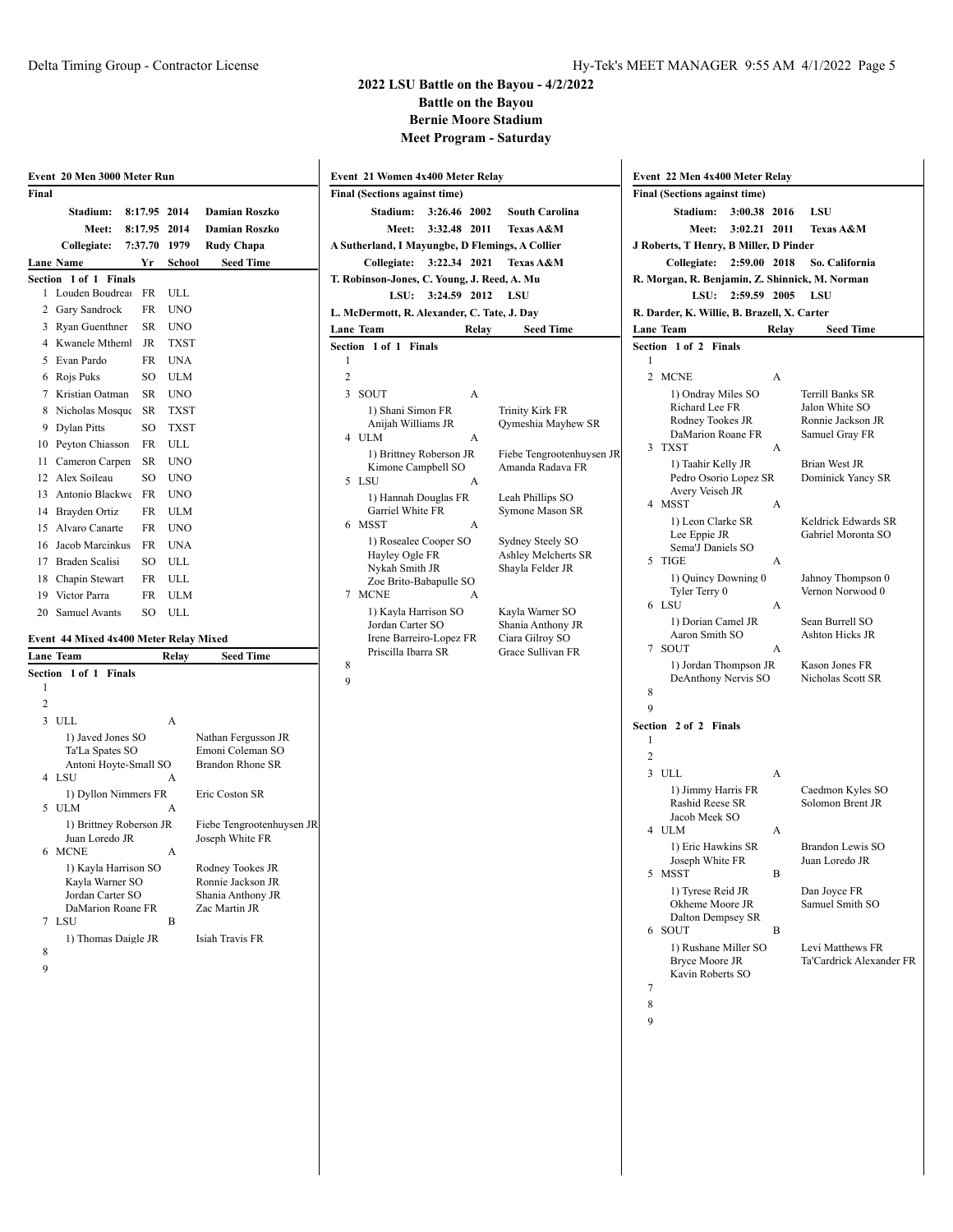|                        | <b>Event 25 Women Discus Throw</b> |             |             |                        |  |  |  |
|------------------------|------------------------------------|-------------|-------------|------------------------|--|--|--|
|                        | <b>West Cage</b>                   |             |             |                        |  |  |  |
| Top 9 advance to Final |                                    |             |             |                        |  |  |  |
|                        | Stadium:                           | 204-04 1983 |             | <b>Meg Richie</b>      |  |  |  |
|                        | <b>Meet:</b>                       | 195-05      | 2018        | Laulauga Tausaga       |  |  |  |
|                        | Collegiate:                        | 221-05      | 1981        | <b>Meg Richie</b>      |  |  |  |
|                        | LSU:                               | 194-04 1994 |             | <b>Danyel Mitchell</b> |  |  |  |
| Pos                    | Name                               | Yr          | School      | <b>Seed Mark</b>       |  |  |  |
| Flight                 | $1$ of $1$<br><b>Finals</b>        |             |             |                        |  |  |  |
| 1                      | Schrell Chevalier                  | JR          | SOUT        |                        |  |  |  |
| 2                      | Kaila Poole                        | JR          | SOUT        |                        |  |  |  |
| 3                      | Ane Torres                         | <b>JR</b>   | <b>MCNE</b> |                        |  |  |  |
| 4                      | Lawrenee' Hart                     | JR          | SOUT        |                        |  |  |  |
| 5                      | Logan Lewis                        | JR          | SOUT        |                        |  |  |  |
| 6                      | Arianna Stegall                    | SO          | <b>TXST</b> |                        |  |  |  |
| 7                      | Jazzmine Poole                     | SR          | SOUT        |                        |  |  |  |
| 8                      | Chloe Hernandez                    | SO          | <b>MCNE</b> |                        |  |  |  |
| 9                      | Karena Grigenas                    | JR          | <b>UNO</b>  |                        |  |  |  |
| 10                     | Lauryn Small                       | JR          | <b>TXST</b> |                        |  |  |  |
| 11                     | Ashley McMillin                    | SO          | ULL         |                        |  |  |  |
| 12                     | Sammy Dyson                        | JR          | <b>UNO</b>  |                        |  |  |  |
| 13                     | Janell Fullerton                   | SR          | <b>MCNE</b> |                        |  |  |  |
| 14                     |                                    |             | <b>MSST</b> |                        |  |  |  |
|                        | Jhordyn Stallwor                   | SO          |             |                        |  |  |  |
| 15                     | <b>Brooklynne Wils</b>             | SR          | ULL         |                        |  |  |  |
| 16                     | Alyssa Wilson                      | SR          | TXST        |                        |  |  |  |
| 17                     | Ebony Wolridge                     | JR          | <b>TXST</b> |                        |  |  |  |
|                        | <b>Event 23 Men Discus Throw</b>   |             |             |                        |  |  |  |
|                        | <b>West Cage</b>                   |             |             |                        |  |  |  |
|                        | Top 9 advance to Final             |             |             |                        |  |  |  |
|                        | Stadium:                           | 210-04 2017 |             | <b>Brian WIlliams</b>  |  |  |  |
|                        | <b>Meet:</b>                       | 203-03      | 2015        | <b>Rodney Brown</b>    |  |  |  |
|                        | Collegiate:                        | 222-00      | 2004        | <b>Hannes Hopley</b>   |  |  |  |
|                        | LSU:                               | 213-05      | 2015        | <b>Rodney Brown</b>    |  |  |  |
| Pos                    | Name                               | Yr          | School      | Seed Mark              |  |  |  |
|                        | Flight 1 of 1 Finals               |             |             |                        |  |  |  |
| 1                      | Joseph McEvoy                      | FR          | ULM         |                        |  |  |  |
| 2                      | Marcus Francis                     | FR          | <b>MCNE</b> |                        |  |  |  |
| 3                      | London Lewis                       | SR          | SOUT        |                        |  |  |  |
| 4                      | Gabriel Vicknair                   | SO          | ULL         |                        |  |  |  |
| 5                      | Charvares Wilson                   | SR          | SOUT        |                        |  |  |  |
| 6                      | <b>Garrett Dietert</b>             | JR          | <b>MCNE</b> |                        |  |  |  |
| 7                      | Vojislav Gvero                     | SR          | <b>UNO</b>  |                        |  |  |  |
| 8                      | Jacob Houston                      | JR          | ULM         |                        |  |  |  |
| 9                      | Jevan Parara                       | FR          | UNA         |                        |  |  |  |
| 10                     | Dylan Finley                       | JR          | MSST        |                        |  |  |  |
| 11                     | Jeremiah Pierce                    | SR          | MSST        |                        |  |  |  |
| 12                     | Riley Finnegan                     | SR          | ULM         |                        |  |  |  |
| 13                     | James Noles                        | JR          | TXST        |                        |  |  |  |
| 14                     | Daniel Pepper                      | JR          | MSST        |                        |  |  |  |
|                        |                                    |             |             |                        |  |  |  |

| <b>Event 34 Men Pole Vault</b>                               |                                      |           |             |                        |  |  |  |
|--------------------------------------------------------------|--------------------------------------|-----------|-------------|------------------------|--|--|--|
|                                                              | <b>Starting Height - 4.42 (14-6)</b> |           |             |                        |  |  |  |
| Progressions - 4.42 (14-6), 4.57 (15-0), 4.72 (15-5.75)      |                                      |           |             |                        |  |  |  |
| 4.87 (15-11.75), 5.02 (16-5.5), 5.12 (16-9.5), 5.22 (17-1.5) |                                      |           |             |                        |  |  |  |
|                                                              | $5.27(17-3.5)(5 \text{ cm})$         |           |             |                        |  |  |  |
| <b>Stadium: 19-05.50</b><br>2018<br><b>Mondo Duplantis</b>   |                                      |           |             |                        |  |  |  |
|                                                              | Meet: 18-05.50                       |           | 2019        | <b>Carson Waters</b>   |  |  |  |
|                                                              | <b>Collegiate: 19-08.25</b>          |           | 2019        | <b>Mondo Duplantis</b> |  |  |  |
|                                                              | LSU: 18-08.75                        |           | 2000        | <b>Russ Buller</b>     |  |  |  |
| Pos                                                          | Name                                 | Yr        | School      | <b>Seed Mark</b>       |  |  |  |
| Flight                                                       | 1 of 1<br><b>Finals</b>              |           |             |                        |  |  |  |
| 1                                                            | Hayes Thompsor                       | FR        | MCNE        |                        |  |  |  |
| 2                                                            | Trey Boucher                         | FR        | ULL         |                        |  |  |  |
| 3                                                            | Dylan German                         | SO        | ULM         |                        |  |  |  |
|                                                              | 4 Cole Burgess                       | JR        | <b>ULM</b>  |                        |  |  |  |
| 5                                                            | Nick Russell                         | SO        | ULL         |                        |  |  |  |
| 6                                                            | Matthew Standric                     | <b>SR</b> | ULL         |                        |  |  |  |
| 7                                                            | <b>Brock Meyer</b>                   | SO        | LSU         |                        |  |  |  |
| 8                                                            | Isaac Sadzewicz                      | <b>SR</b> | <b>TXST</b> |                        |  |  |  |
|                                                              | <b>Event 38 Men Hammer Throw</b>     |           |             |                        |  |  |  |
|                                                              | <b>West Cage</b>                     |           |             |                        |  |  |  |
|                                                              | Top 9 advance to Final               |           |             |                        |  |  |  |
|                                                              | Stadium:                             | 253-08    | 2002        | <b>Andreas Haklits</b> |  |  |  |
|                                                              | Meet:                                | 241-00    | 2019        | <b>Gleb Dudarev</b>    |  |  |  |
|                                                              | Collegiate:                          | 268-10    | 1995        | <b>Balazs Kiss</b>     |  |  |  |
|                                                              | LSU:                                 | 240-03    | 2018        | <b>Jake Norris</b>     |  |  |  |
| Pos                                                          | Name                                 | Yr        | School      | <b>Seed Mark</b>       |  |  |  |
| Flight                                                       | $1$ of $1$<br><b>Finals</b>          |           |             |                        |  |  |  |
| 1                                                            | John Nerdal                          |           | <b>TIGE</b> |                        |  |  |  |
| 2                                                            | Tyren Hannah                         | SO        | ULL         |                        |  |  |  |
| 3                                                            | London Lewis                         | SR        | SOUT        |                        |  |  |  |
| 4                                                            | Charvares Wilson                     | <b>SR</b> | SOUT        |                        |  |  |  |
| 5                                                            | Gabriel Vicknair                     | SO        | ULL         |                        |  |  |  |
| 6                                                            | Jevan Parara                         | FR        | UNA         |                        |  |  |  |
| 7                                                            | <b>Bryce Guillotte</b>               | FR        | <b>MCNE</b> |                        |  |  |  |
| 8                                                            | Jacob Houston                        | JR        | <b>ULM</b>  |                        |  |  |  |
| 9                                                            | Reilly LeBlanc                       | FR        | <b>MCNE</b> |                        |  |  |  |
| 10                                                           | <b>Trent Zelden</b>                  | JR        | <b>MSST</b> |                        |  |  |  |
| 11                                                           | Chapman Bazer                        | SO        | ULM         |                        |  |  |  |
| 12                                                           | <b>Tyler Challis</b>                 | FR        | <b>MCNE</b> |                        |  |  |  |
| 13                                                           | Dias Redmond II                      | JR        | <b>TXST</b> |                        |  |  |  |
| 14                                                           | Daniel Pepper                        | <b>JR</b> | MSST        |                        |  |  |  |
| 15                                                           | Vojislav Gvero                       | SR        | <b>UNO</b>  |                        |  |  |  |
|                                                              |                                      |           |             |                        |  |  |  |

|                | <b>Event 37 Women Shot Put</b>  |  |           |             |                          |  |  |
|----------------|---------------------------------|--|-----------|-------------|--------------------------|--|--|
|                | Top 9 advance to Final          |  |           |             |                          |  |  |
|                | <b>Stadium: 64-00.25</b>        |  |           | 2018        | <b>Raven Saunders</b>    |  |  |
|                | Meet: 56-11.50                  |  |           | 2016        | <b>Dani Winters</b>      |  |  |
|                | Collegiate: 63-10.25            |  |           | 2018        | <b>Maggie Ewen</b>       |  |  |
|                | LSU:                            |  | 60-08     | 2015        | <b>Tori Bliss</b>        |  |  |
| Pos            | Name                            |  | Yr        | School      | <b>Seed Mark</b>         |  |  |
| Flight         | 1 of 2 Finals                   |  |           |             |                          |  |  |
| 1              | Jamyla Williams                 |  | FR        | SOUT        |                          |  |  |
| 2              | Kaila Poole                     |  | JR        | SOUT        |                          |  |  |
| 3              | Lawrenee' Hart                  |  | JR        | SOUT        |                          |  |  |
| 4              | <b>Addison Fraker</b>           |  | SR        | UNO         |                          |  |  |
| 5              | Alexandria McCo                 |  | SR        | SOUT        |                          |  |  |
| 6              | Arianna Stegall                 |  | SO        | TXST        |                          |  |  |
|                | 7 Ane Torres                    |  | JR        | <b>MCNE</b> |                          |  |  |
|                | 8 Ashari Jones                  |  | FR        | <b>MCNE</b> |                          |  |  |
|                | 9 Bryanna Wilson                |  | SO        | <b>TXST</b> |                          |  |  |
|                | Flight 2 of 2 Finals            |  |           |             |                          |  |  |
| 1              | A'ja Gore                       |  | FR        | SOUT        |                          |  |  |
| 2              | Marin Barras                    |  | FR        | ULL         |                          |  |  |
| 3              | Logan Lewis                     |  | JR        | SOUT        |                          |  |  |
| 4              | Alivia Busch                    |  | JR        | ULM         |                          |  |  |
| 5              | Lauryn Small                    |  | JR        | <b>TXST</b> |                          |  |  |
|                | 6 Ebony Wolridge                |  | JR        | TXST        |                          |  |  |
| 7              | Jhordyn Stallwor                |  | SO        | MSST        |                          |  |  |
| 8              | Janell Fullerton                |  | SR        | <b>MCNE</b> |                          |  |  |
| 9              | Alyssa Wilson                   |  | <b>SR</b> | TXST        |                          |  |  |
|                | <b>Event 30 Women Long Jump</b> |  |           |             |                          |  |  |
|                | Top 9 advance to Final          |  |           |             |                          |  |  |
|                | <b>Stadium: 22-09.25</b>        |  |           | 1987        | <b>Sheila Echols</b>     |  |  |
|                | Meet: 21-05.25                  |  |           | 2021        | <b>Christabel Nettey</b> |  |  |
|                | <b>Collegiate: 23-05.25</b>     |  |           | 2021        |                          |  |  |
|                |                                 |  |           |             | <b>Tara David</b>        |  |  |
|                | LSU: 22-09.25                   |  |           | 1987        | <b>Sheila Echols</b>     |  |  |
| Pos            | Name                            |  | Yr        | School      | <b>Seed Mark</b>         |  |  |
| Flight         | 1 of 2 Finals                   |  |           |             |                          |  |  |
| 1              | Yahria Bass                     |  | FR        | SOUT        |                          |  |  |
| 2              | Anndrela Woods                  |  | JR        | SOUT        |                          |  |  |
| 3              | Karanay Alexand                 |  | JR        | SOUT        |                          |  |  |
| $\overline{4}$ | Zur'Najah Poulla                |  | SO        | <b>MCNE</b> |                          |  |  |
| 5              | Savanna Lawson                  |  | FR        | ULM         |                          |  |  |
| 6              | Kaprecia Cowan:                 |  | JR        | ULL         |                          |  |  |
| 7              | Olaia Becerril Al               |  | SO        | ULM         |                          |  |  |
| 8              | Jada Grant                      |  | SO        | MSST        |                          |  |  |
| 9              | Alexa Valenzuela                |  | SR        | TXST        |                          |  |  |
| 10             |                                 |  |           |             |                          |  |  |
| 11             |                                 |  |           |             |                          |  |  |
| 12             |                                 |  |           |             |                          |  |  |
| 13             |                                 |  |           |             |                          |  |  |
| 14             |                                 |  |           |             |                          |  |  |
|                |                                 |  |           |             |                          |  |  |
|                |                                 |  |           |             |                          |  |  |
|                |                                 |  |           |             |                          |  |  |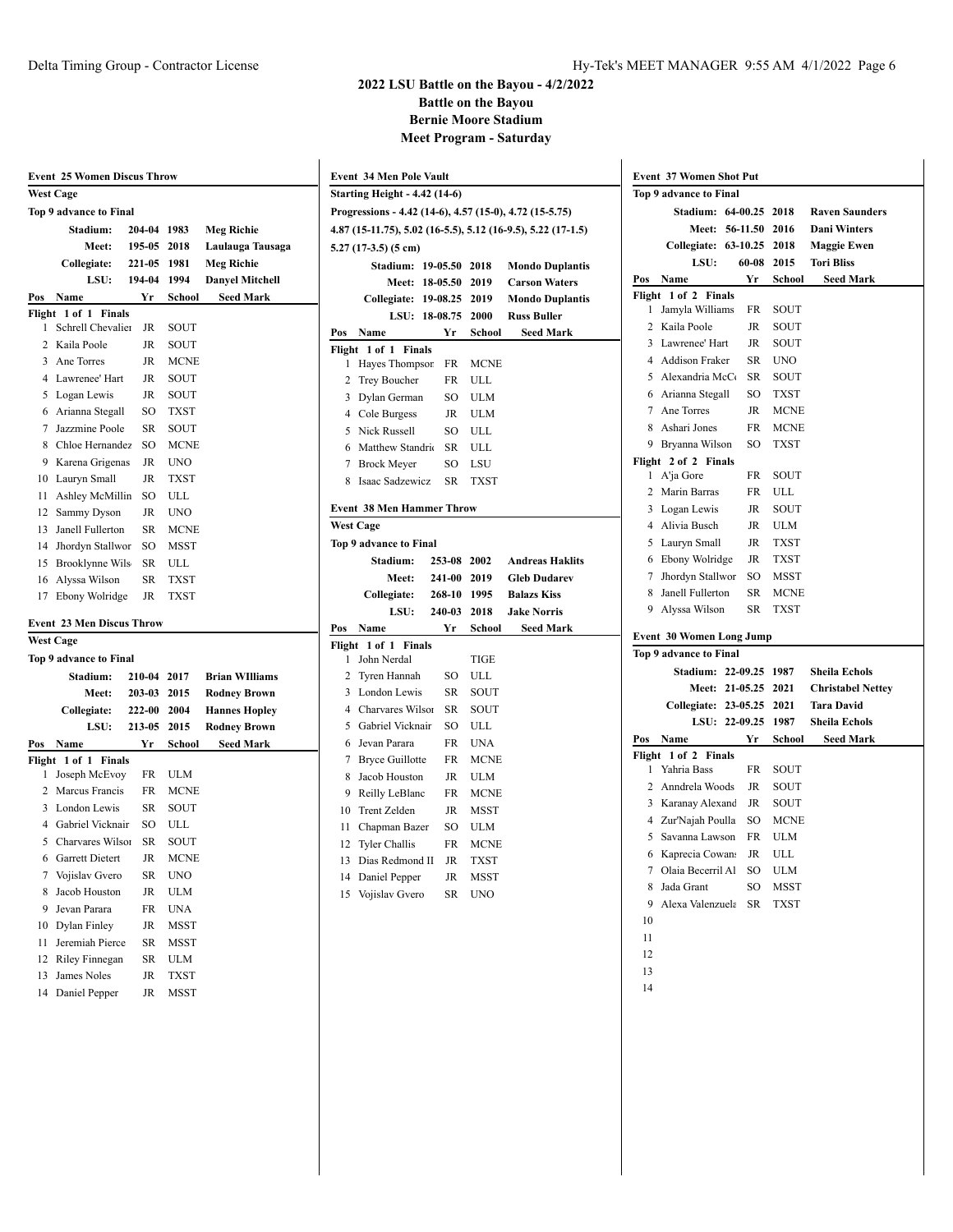|          | Flight 2 of 2 (Event 30 Women Long Jump)           |              |                     |                          |     |                  |
|----------|----------------------------------------------------|--------------|---------------------|--------------------------|-----|------------------|
| 1        | Nasya Ramirez                                      | SO           | ULM                 |                          |     | Event 31 M       |
| 2        | Morgan Talley                                      | JR           | <b>MCNE</b>         |                          |     | Top 9 advan      |
| 3        | Eunice Ilunga M                                    | FR           | <b>ULM</b>          |                          |     | Sta              |
|          | 4 Malaiya Jedkins                                  | JR           | <b>MCNE</b>         |                          |     |                  |
|          | 5 Khrystyan Reddi                                  | SO           | ULM                 |                          |     | Colle            |
|          |                                                    | SO           |                     |                          |     |                  |
| 6<br>7   | Amy Warren                                         | SO           | MSST<br><b>MCNE</b> |                          | Pos | Name             |
|          | Dreunna Washing<br>Rebekka Schuber                 |              |                     |                          |     | Flight 1 of      |
| 8        |                                                    | SR           | ULM                 |                          | 1   | Tyler (          |
| 9        | Kennedy Jacksor                                    | SO           | MSST                |                          |     | 2 Garret         |
| 10       | Morgan Smalls                                      | SO           | LSU                 |                          |     | 3 Keena          |
| 11<br>12 | Anayah Washing<br>Alexandra Wood                   | SR<br>JR     | TXST<br><b>MSST</b> |                          |     | 4 Charva         |
|          | Asia Poe                                           |              |                     |                          | 5   | James            |
| 13       |                                                    | SR           | MSST                |                          |     | 6 Marcu          |
|          | 14 Shayla Broughto:                                | SO           | MSST                |                          |     | 7 Dias R         |
|          | <b>Event 29 Men Long Jump</b>                      |              |                     |                          |     | 8 Shaqui         |
|          | Top 9 advance to Final                             |              |                     |                          |     | 9 Jeremi         |
|          | Stadium: 27-10.25 2000                             |              |                     | <b>Melvin Lister</b>     |     | 10 Will B        |
|          | <b>Meet: 26-06.50 2019</b>                         |              |                     | <b>Damar Forbes</b>      |     |                  |
|          | Collegiate: 28-08.25 1994                          |              |                     | <b>Erick Walder</b>      |     | Event 32 W       |
|          | LSU: 27-09.50                                      |              | 2004                | John Moffitt, JuVaughn   |     | <b>West Cage</b> |
| Pos      | Name                                               | Yr           | School              | <b>Seed Mark</b>         |     | Top 9 advan      |
|          | Flight 1 of 1 Finals                               |              |                     |                          |     | Sta              |
| 1        | Jessiah Contee                                     | JR           | <b>UNA</b>          |                          |     | Sta              |
| 2        | Luke Benoit                                        | FR           | ULL                 |                          |     |                  |
| 3        | Simon Thor                                         | SO           | <b>TXST</b>         |                          |     | Colle            |
| 4        | <b>Bailey Couch</b>                                | FR           | ULM                 |                          |     |                  |
| 5        | Kevon Hamilton                                     | FR           | SOUT                |                          | Pos | Name             |
| 6        | Joshua Mason                                       | SO           | ULL                 |                          |     | Flight 1 of      |
|          | 7 Ronnie Jackson                                   | JR           | <b>MCNE</b>         |                          | 1   | A'ja G           |
| 8        | Devin Sowell                                       | FR           | SOUT                |                          |     | 2 Ashley         |
| 9        | Rylan Theyard                                      | JR           | ULL                 |                          |     | 3 Jazzmi         |
| 10       | Christopher Mur                                    | FR           | <b>UNO</b>          |                          |     | 4 Lawre          |
| 11       | Ja'Carrius Demm                                    | SO           | SOUT                |                          |     | 5 Bryanı         |
|          | 12 Ronnie Briscoe,.                                | SR           | <b>TXST</b>         |                          |     | 6 Logan          |
| 13       | Obdarius Ware                                      | JR           | ULL                 |                          |     | 7 Marial         |
|          | 14 Rayvon Grey                                     |              | TIGE                |                          |     | 8 Schrel         |
|          |                                                    |              |                     |                          |     | 9 Karena         |
|          | Event 28 Men High Jump                             |              |                     |                          |     | 10 Marin         |
|          | <b>Starting Height - 1.94</b>                      |              |                     |                          |     | Flight 2 of      |
|          | Progressions - 1.94, 1.99, 2.04, 2.07, 2.10 (3 cm) |              |                     |                          | 1   | Addisc           |
|          | Stadium:                                           | 7-05.75 1987 |                     | Tom Smith                |     | 2 Lauryr         |
|          | Stadium:                                           | 7-05.75      | 1987                | Dothel Edwards, Troy K   | 3   | Alexar           |
|          | Meet:                                              | 7-04.25      | 2012                | <b>Jeffery Herron</b>    |     | 4 France         |
|          | Collegiate:                                        | 7-09.75      | 1989                | <b>Hollis Conway</b>     | 5   | Brookl           |
|          | LSU:                                               | 7-08.75      | 2021                | <b>JuVaughn Harrison</b> |     | 6 Chloe          |
| Pos      | Name                                               | Yr           | School              | <b>Seed Mark</b>         | 7   | Briann           |
| Flight   | $1$ of $1$<br><b>Finals</b>                        |              |                     |                          | 8   | Samm             |
| 1        | Palmer Hearne                                      | FR           | <b>ULM</b>          |                          | 9   | Hanna            |
| 2        | Joseph McEvoy                                      | FR           | ULM                 |                          | 10  | Alyssa           |
| 3        | Patrick Boudreau                                   | FR           | <b>MCNE</b>         |                          |     |                  |
|          | 4 Ronnie Rounds                                    | JR           | LSU                 |                          |     |                  |
| 5        | Rylan Theyard                                      | JR           | ULL                 |                          |     |                  |
| 6        | Ali Eren Unlu                                      | FR           | ULM                 |                          |     |                  |
|          |                                                    |              |                     |                          |     |                  |
|          |                                                    |              |                     |                          |     |                  |

| <b>Event 31 Men Shot Put</b> |                                                   |  |        |             |                          |  |
|------------------------------|---------------------------------------------------|--|--------|-------------|--------------------------|--|
| Top 9 advance to Final       |                                                   |  |        |             |                          |  |
|                              | <b>Stadium: 70-10.50</b>                          |  |        | 2002        | <b>Janus Robberts</b>    |  |
|                              | Meet: 65-08.25 2016                               |  |        |             | <b>JC Murasky</b>        |  |
|                              | Collegiate: 72-02.25 1995                         |  |        |             | <b>John Godina</b>       |  |
|                              | LSU:                                              |  | 65-07  | 1982        | <b>Joe Maciejczyk</b>    |  |
| Pos                          | Name                                              |  | Yr     | School      | <b>Seed Mark</b>         |  |
| Flight                       | 1 of 1 Finals                                     |  |        |             |                          |  |
| 1                            | <b>Tyler Challis</b>                              |  | FR     | MCNE        |                          |  |
| 2                            | Garrett Dietert                                   |  | JR     | MCNE        |                          |  |
| 3                            | Keenan Villery                                    |  | JR     | SOUT        |                          |  |
|                              | 4 Charvares Wilson                                |  | SR     | SOUT        |                          |  |
| 5                            | James Noles                                       |  | JR     | <b>TXST</b> |                          |  |
|                              | 6 Marcus Francis                                  |  | FR     | <b>MCNE</b> |                          |  |
|                              | 7 Dias Redmond II                                 |  | JR     | <b>TXST</b> |                          |  |
|                              | 8 Shaquille Singuir                               |  | SR     | <b>UNA</b>  |                          |  |
|                              | 9 Jeremiah Pierce                                 |  | SR     | MSST        |                          |  |
|                              | 10 Will Blaser                                    |  | SR     | TXST        |                          |  |
|                              | <b>Event 32 Women Hammer Throw</b>                |  |        |             |                          |  |
|                              |                                                   |  |        |             |                          |  |
|                              | <b>West Cage</b><br><b>Top 9 advance to Final</b> |  |        |             |                          |  |
|                              | Stadium:                                          |  |        |             |                          |  |
|                              |                                                   |  | 239-00 | 2018        | <b>Gwendolyn Berry</b>   |  |
|                              | Stadium:                                          |  |        | 239-00 2019 | <b>Janee Kassanavoid</b> |  |
|                              | Meet:                                             |  |        | 239-00 2019 | <b>Janee Kassanavoid</b> |  |
|                              | Collegiate:                                       |  | 247-09 | 2021        | <b>Camryn Rogers</b>     |  |
|                              | LSU:                                              |  | 220-04 | 2021        | <b>Emma Robbins</b>      |  |
| Pos                          | Name<br>Flight 1 of 2 Finals                      |  | Yr     | School      | Seed Mark                |  |
| 1                            | A'ja Gore                                         |  | FR     | SOUT        |                          |  |
|                              | 2 Ashley McMillin                                 |  | SO     | ULL         |                          |  |
|                              | 3 Jazzmine Poole                                  |  | SR     | SOUT        |                          |  |
|                              | 4 Lawrenee' Hart                                  |  | JR     | SOUT        |                          |  |
|                              | 5 Bryanna Wilson                                  |  | SO     | TXST        |                          |  |
|                              | 6 Logan Lewis                                     |  | JR     | SOUT        |                          |  |
|                              | 7 Mariah Lee                                      |  | SO     | MCNE        |                          |  |
|                              | 8 Schrell Chevalier                               |  | JR     | SOUT        |                          |  |
|                              | 9 Karena Grigenas                                 |  | JR     | <b>UNO</b>  |                          |  |
|                              | 10 Marin Barras                                   |  | FR     | ULL         |                          |  |
|                              | Flight 2 of 2 Finals                              |  |        |             |                          |  |
| 1                            | Addison Fraker                                    |  | SR     | <b>UNO</b>  |                          |  |
| 2                            | Lauryn Small                                      |  | JR     | <b>TXST</b> |                          |  |
| 3                            | Alexandria McCo                                   |  | SR     | SOUT        |                          |  |
| 4                            | Francesca Chaml                                   |  | SR     | MSST        |                          |  |
| 5                            | Brooklynne Wils                                   |  | SR     | ULL         |                          |  |
| 6                            | Chloe Hernandez                                   |  | SO     | MCNE        |                          |  |
| 7                            | Brianna Sam                                       |  | SR     | <b>ULM</b>  |                          |  |
| 8                            | Sammy Dyson                                       |  | JR     | UNO         |                          |  |
| 9                            | Hannah Blood                                      |  | SO     | ULM         |                          |  |
| 10                           | Alyssa Wilson                                     |  | SR     | TXST        |                          |  |
|                              |                                                   |  |        |             |                          |  |

|        | <b>Event 27 Women Pole Vault</b><br><b>Starting Height - 3.60 (11-9.75)</b>                                                  |                            |              |                                                         |  |  |  |  |
|--------|------------------------------------------------------------------------------------------------------------------------------|----------------------------|--------------|---------------------------------------------------------|--|--|--|--|
|        |                                                                                                                              |                            |              |                                                         |  |  |  |  |
|        | Progressions - 3.60 (11-9.75), 3.75 (12-3.5), 3.90 (12-9.5)<br>4.05 (13-4.5), 4.20 (13-9.25), 4.35 (14-3.25), 4.45 (14-7.25) |                            |              |                                                         |  |  |  |  |
|        | 4.55 (14-11), 4.60 (15-1) (5 cm)                                                                                             |                            |              |                                                         |  |  |  |  |
|        | Stadium: 15-01.75 2017<br><b>Morgann Leleux</b>                                                                              |                            |              |                                                         |  |  |  |  |
|        |                                                                                                                              | <b>Meet: 14-07.25 2021</b> |              | <b>Morgann LeLeux</b>                                   |  |  |  |  |
|        | Collegiate: 15-06.25 2019                                                                                                    |                            |              | <b>Olivia Gruver</b>                                    |  |  |  |  |
|        | LSU:                                                                                                                         |                            | 15-03 2022   | <b>Lisa Gunnarsson</b>                                  |  |  |  |  |
| Pos    | Name                                                                                                                         | Yr                         | School       | <b>Seed Mark</b>                                        |  |  |  |  |
| Flight | 1 of 1<br><b>Finals</b>                                                                                                      |                            |              |                                                         |  |  |  |  |
| 1      | Johanna Duplant                                                                                                              | FR                         | LSU          |                                                         |  |  |  |  |
| 2      | Jordan Brown                                                                                                                 | SO                         | ULL          |                                                         |  |  |  |  |
| 3      | Cameron Martine                                                                                                              | SO.                        | ULL          |                                                         |  |  |  |  |
|        | 4 Emma Hunt                                                                                                                  | JR                         | MSST         |                                                         |  |  |  |  |
| 5      | Maja Gebauer                                                                                                                 | SO                         | <b>MCNE</b>  |                                                         |  |  |  |  |
| 6      | Maddy Kish                                                                                                                   | JR                         | <b>MSST</b>  |                                                         |  |  |  |  |
| 7      | Peyton Mickelso:                                                                                                             | SR                         | <b>MSST</b>  |                                                         |  |  |  |  |
| 8      |                                                                                                                              |                            |              |                                                         |  |  |  |  |
|        |                                                                                                                              |                            |              |                                                         |  |  |  |  |
|        | <b>Event 36 Men Triple Jump</b>                                                                                              |                            |              |                                                         |  |  |  |  |
|        | Top 9 advance to Final                                                                                                       |                            |              |                                                         |  |  |  |  |
|        |                                                                                                                              |                            |              | If 5 or fewer women report to compete Men's and Women's |  |  |  |  |
|        | Men's and Women's Triple Jump will be combined                                                                               |                            |              |                                                         |  |  |  |  |
|        | Stadium: 56-10.75 2002                                                                                                       |                            |              | <b>Walter Davis</b>                                     |  |  |  |  |
|        |                                                                                                                              | <b>Meet: 53-06.50 2012</b> |              | <b>Troy Doris</b>                                       |  |  |  |  |
|        | Collegiate: 57-07.75 1982                                                                                                    |                            |              | <b>Keith Connor</b>                                     |  |  |  |  |
|        |                                                                                                                              | LSU: 57-08.50 2002         |              | <b>Walter Davis</b>                                     |  |  |  |  |
| Pos    | Name                                                                                                                         |                            | Yr School    | <b>Seed Mark</b>                                        |  |  |  |  |
| 1      | Flight 1 of 1 Finals<br>Joshua Mason                                                                                         | SO                         | ULL          |                                                         |  |  |  |  |
|        | 2 Kevon Hamilton                                                                                                             | FR                         |              |                                                         |  |  |  |  |
| 3      | Ronnie Briscoe,.                                                                                                             | SR                         | SOUT<br>TXST |                                                         |  |  |  |  |
|        | 4 Keshun Byrd                                                                                                                | JR                         | MSST         |                                                         |  |  |  |  |
|        |                                                                                                                              |                            |              |                                                         |  |  |  |  |
|        | <b>Event 35 Women Triple Jump</b>                                                                                            |                            |              |                                                         |  |  |  |  |
|        | Top 9 advance to Final                                                                                                       |                            |              |                                                         |  |  |  |  |
|        |                                                                                                                              |                            |              | If 5 or fewer women report to compete Men's and Women's |  |  |  |  |
|        | Men's and Women's Triple Jump will be combined                                                                               |                            |              |                                                         |  |  |  |  |
|        | Stadium: 46-02.75 2000                                                                                                       |                            |              |                                                         |  |  |  |  |
|        |                                                                                                                              |                            |              | <b>Suzette Lee</b>                                      |  |  |  |  |
|        |                                                                                                                              | Meet: 42-06.75 2011        |              | <b>Melissa Ogbourne</b>                                 |  |  |  |  |
|        |                                                                                                                              |                            |              |                                                         |  |  |  |  |
|        | Collegiate: 47-11.75 2018<br><b>LSU:</b>                                                                                     | 45-10                      | 2000         | Keturah Orji<br>Keisha Spencer                          |  |  |  |  |
| Pos    | Name                                                                                                                         | Yr                         | School       | <b>Seed Mark</b>                                        |  |  |  |  |
| Flight | 1 of 1<br>Finals                                                                                                             |                            |              |                                                         |  |  |  |  |
| 1      | Yahria Bass                                                                                                                  | FR                         | SOUT         |                                                         |  |  |  |  |
| 2      | Jala Richard                                                                                                                 | JR                         | ULM          |                                                         |  |  |  |  |
| 3      | Jada Grant                                                                                                                   | SO                         | MSST         |                                                         |  |  |  |  |
| 4      | Alexa Valenzuela                                                                                                             | SR                         | TXST         |                                                         |  |  |  |  |
| 5      | Ariel Young                                                                                                                  | SO                         | ULL          |                                                         |  |  |  |  |
| 6      | <b>Taylor Davis</b>                                                                                                          | SO                         | ULL          |                                                         |  |  |  |  |
| 7      | Serena Bolden                                                                                                                | SO                         | LSU          |                                                         |  |  |  |  |
| 8      | Amy Warren                                                                                                                   | SO                         | <b>MSST</b>  |                                                         |  |  |  |  |
| 9      | Eunice Ilunga MI                                                                                                             | FR                         | ULM          |                                                         |  |  |  |  |
| 10     | Luize Opola                                                                                                                  | SO                         | TXST         |                                                         |  |  |  |  |
|        |                                                                                                                              |                            |              |                                                         |  |  |  |  |